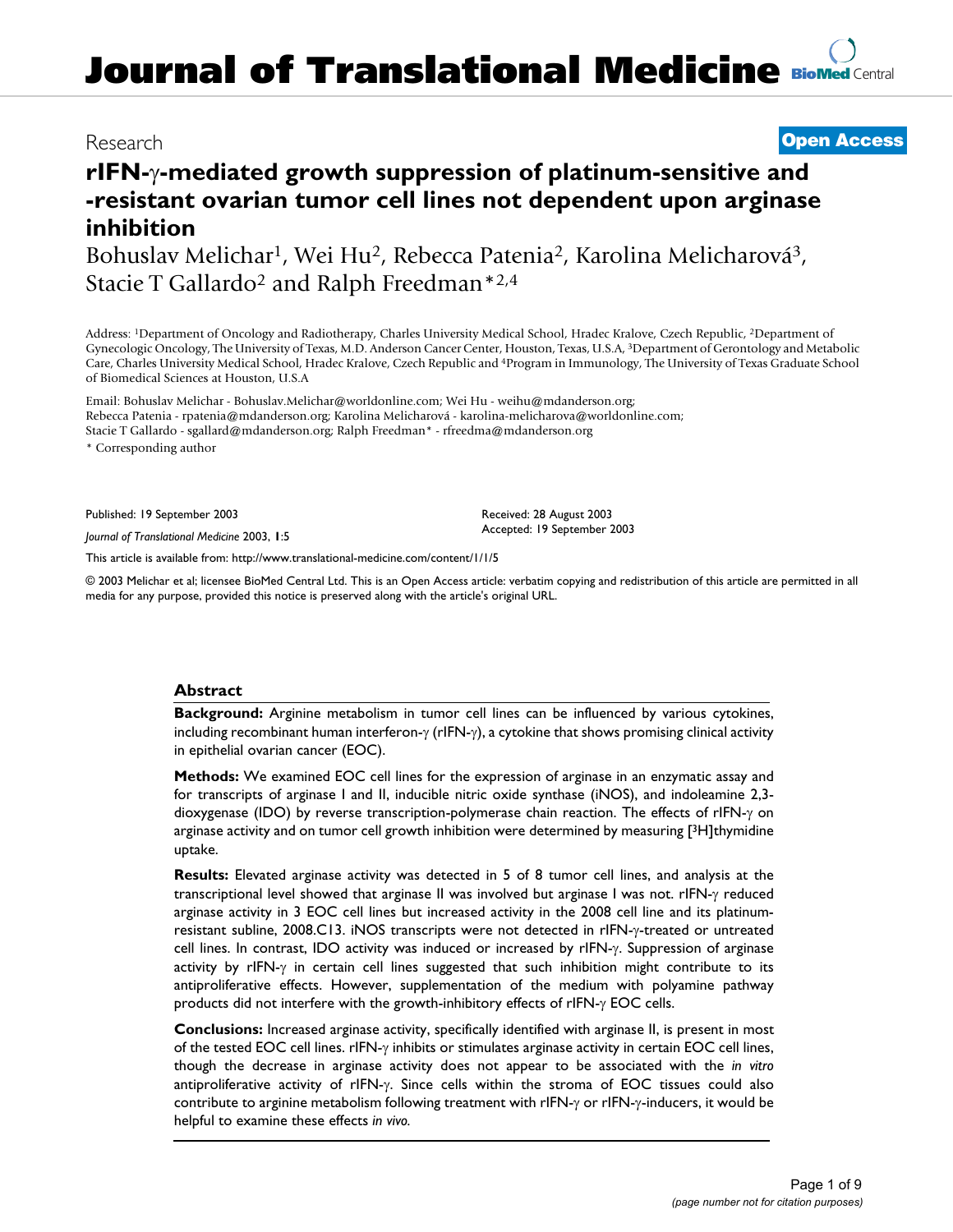#### **Background**

Arginine metabolism to nitric oxide (NO) via nitric oxide synthase or to ornithine via arginase is an important biological pathway (see Fig. 1). NO has many important functions, including regulating vascular tone and facilitating cell-mediated cytotoxicity [1], and ornithine is the immediate precursor of polyamines, which are important in cell proliferation [2]. In addition to competition for the substrate, L-arginine, there are other interactions between the two pathways of arginine metabolism, such as the inhibition of arginase by  $N<sup>C</sup>$ -hydroxy-L-arginine, an intermediate in NO biosynthesis [3,4].

Under different experimental conditions, NO may either inhibit [5,6] or promote [7] tumor growth. On the other hand, polyamines appear to be necessary for the proliferation of neoplastic cells, and polyamine depletion results in tumor growth arrest [[8](#page-7-0)]. Inducible nitric oxide synthase (iNOS) catalyzes the production of NO, which contributes to the antitumor activity of activated macrophages [9]. iNOS expression is induced by cytokines, primarily the pro-inflammatory cytokine rIFN- $α$  [9] which may be produced by certain T-lymphocytes and natural killer (NK) cells that are important in adaptive and innate immune responses, respectively [12]. iNOS and arginase are differentially regulated by pro- and anti-inflammatory cytokines [10,11]. In addition, rIFN-γ(rIFN) can have a direct antiproliferative effect on tumor cell lines *in vitro*, including a number of ovarian cancer cell lines [13–15]. This antiproliferative activity in some experimental systems depends on the catabolism of another amino acid, Ltryptophan, by indoleamine 2,3-dioxygenase (IDO) [13,14,16,17]. The antitumor activity of rIFN-γ, administered either intraperitoneally [18] or systemically [19], has also been observed in clinical trials involving epithelial ovarian carcinoma (EOC).



#### **Figure 1**

**Arginine pathway.** L-arginine is metabolized either by nitric oxide synthase to N-hydroxy-L-arginine and NO, or by arginase to ornithine and urea. IFN-γ induces nitric oxide synthase, but inhibits arginase. N-hydroxy-L-arginine inhibits arginase, and NO inhibits ornithine decarboxylase.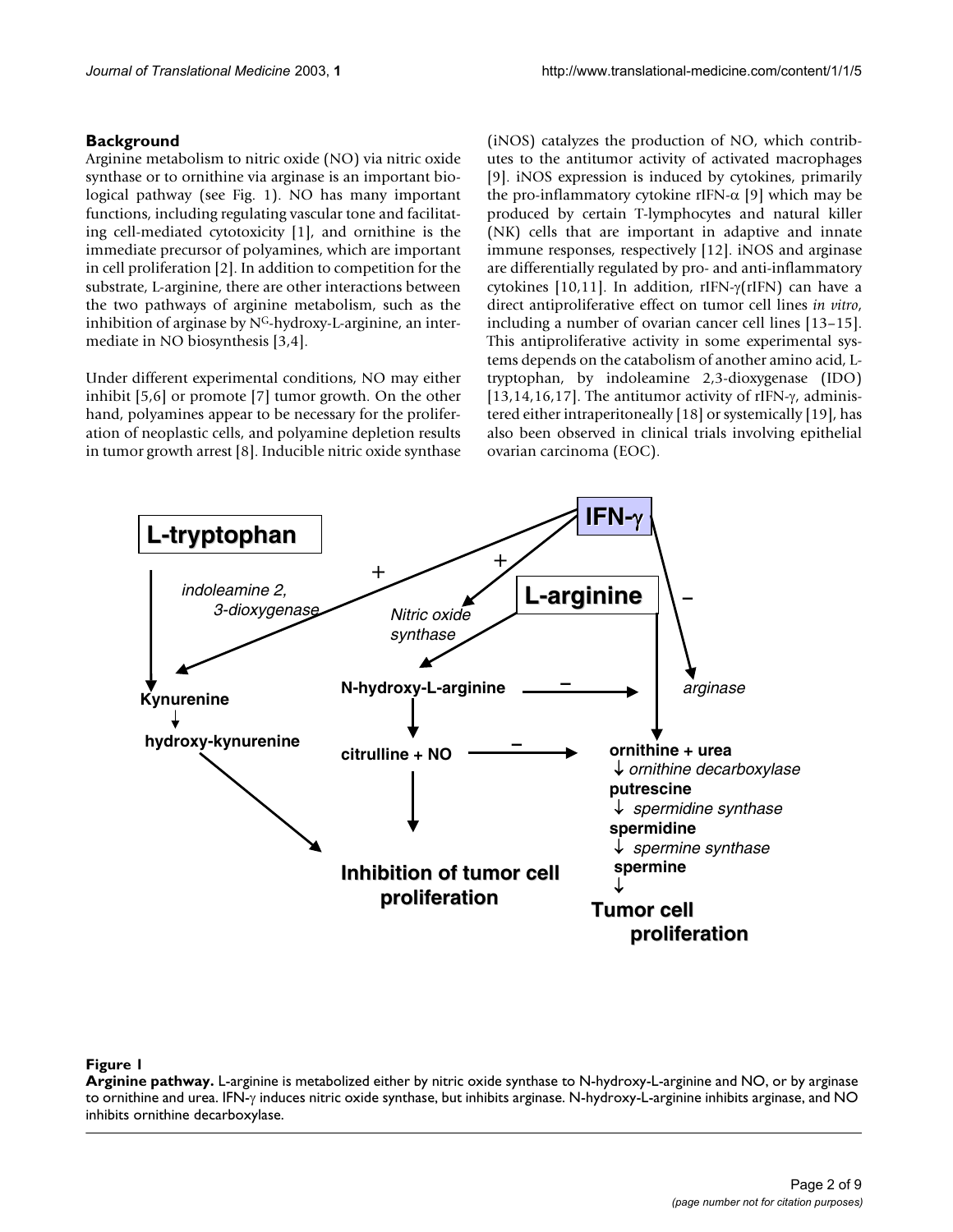In this study, we examined L-arginine metabolism in EOC cell lines and the effect of rIFN-γ on arginase activity. Arginase expression varied among EOC cell lines. In some cell lines, rIFN-γ reduced arginase activity and expression; however, no direct relationship between arginase activity and the growth inhibitory effects of rIFN-γ was observed.

#### **Methods**

#### *Reagents*

rIFN-γ (Actimmune) was obtained from Intermune Pharmaceuticals (Burlingame, CA). L-N<sup>G</sup>-monomethyl arginine citrate (NMMA) was obtained from Cayman Chemical Company (Ann Arbor, MI) NG-hydroxy-Larginine was obtained from Alexis (Carlsbad, CA). Ornithine, putrescine, and spermidine were obtained from Sigma (St. Louis, MO).

#### *Cell lines*

The 2774 cell line was originally isolated from an ovarian cancer patient in the laboratory of Dr. J. Sinkovics as previously described [20]. The NMP-1 cell line is a moderately platinum-resistant tumor cell line developed from the parental OVCAR3 line by in vitro incubation of the cell with increasing cisplatin concentrations and subsequent passage in the nude mouse in the laboratory of Dr. Jim Klostergaard at The University of Texas M. D. Anderson Cancer Center [21]. The HEY line was originally derived from a human ovarian cancer xenograft, and is characterized by moderate resistance to cisplatin [22]. Both the HEY and NMP-1 cell lines were obtained from Dr. Klostergaard. The 2008 cell line and its platinumresistant subline, 2008.C13 [23], were obtained from Dr. Zahid Siddik, M. D. Anderson Cancer Center.  $CAOV_3$ and  $SKOV<sub>3</sub>$ , which overexpress HER2/neu, were obtained from American Type Culture Collection (Manassas, VA). All cell lines were grown in RPMI 1640 (GIBCO, Grand Island, NY) supplemented with 10% fetal calf serum (Sigma) at 37°C in 5%  $CO<sub>2</sub>$ . 2774 and 2008 are sensitive to platinum. The remaining lines exhibit varying degrees of resistance to platinum.

#### *Measurement of arginase activity*

Arginase activity was measured as previously described [24]. Briefly,  $5 \times 10^5$  cells were obtained by trypsinization and washed twice with phosphate-buffered saline (PBS, GIBCO). To each sample, 50 ml of 0.1% Triton X-100 (Curtin-Matheson, Houston, TX) containing 5 µg pepstatin, 5 µg aprotinin, and 5 µg of antipain (Sigma) were added, and the samples were shaken for 1 hour at room temperature. An aliquot was then taken for the determination of protein content, 50 µl of 10 mM manganese chloride (Sigma) in 50 mM Tris-HCl (Fisher, Fair Lawn, NJ), pH 7.5, were then added to the sample and the samples were incubated for 10 minutes at 55°C. Afterwards, 25 µl of the sample was transferred to Eppendorf tubes, 25 µl of 0.5 M arginine (Sigma), pH 9.7, was added, and the mixture was incubated at 37°C. After 1 hour, the reaction was stopped by 400 µl of acid mixture (sulfuric acid, phosphoric acid, and water 1:3:7), 25 μl of 9% α-isonitrosopropiophenone in ethanol (Sigma), was added and the samples were heated at 100°C for 1 hour. After 10 minutes in the dark, optic density at 540 nm was determined using a microplate reader. A calibration curve was prepared using increasing concentrations of urea (Curtin-Matheson). In certain experiments, NMMA, an iNOS inhibitor, was added to study a possible role of iNOS induction in the suppression of arginase activity by rIFN-γ.

The protein content of each sample was measured using a bicinchoninic acid method with a commercial kit (Pierce, Rockford, IL) according the manufacturer's instructions. The arginase activity was then expressed as µg of urea per mg of protein.

#### *Immunocytochemistry*

The expression of Ki-67, a marker of proliferation, on cultured EOC cell lines was evaluated by immunocytochemistry [25]. Briefly, cytospin preparations of cultured EOC cell lines were fixed with acetone at room temperature and air-dried. After blocking with 0.3% hydrogen peroxide in methanol, the slides were washed twice with PBS and blocked with 1% horse serum. The slides were then incubated with Ki-67 mouse anti-human monoclonal antibody (Pharmingen, San Diego, CA) for 1 hour. The slides were washed twice with PBS and then incubated with a biotin-conjugated secondary antibody for 1 hour at room temperature. After two washes with PBS, the slides were stained using an avidin-biotin-peroxidase complex staining kit (Vector Laboratories, Burlingame, CA) following the manufacturer's instructions. After counterstaining with hematoxylin QS H-3404 (Vector), the proportion of positively stained cells was measured.

#### *RNA extraction*

The RNA extraction was performed using TRIzol (Invitrogen Life Technologies, Carlsbad, CA). The procedure was performed according the manufacturer's instructions.

#### *Reverse transcription-polymerase chain reaction*

The expression of iNOS, arginase I, and arginase II in ovarian cancer cells treated with and without IFN-γ was examined using a reverse transcription-polymerase chain reaction (RT-PCR).

Reverse transcription was performed using 1–5 µg of total RNA diluted in 11.5 µl of diethylpyrocarbamate-treated water. One microliter of random primers (GIBCO) were added to each RNA sample in a sterile PCR tube. The mixture was then heated at 70°C for 10 minutes. Immediately afterward, the samples were chilled on ice, and  $4 \mu$ l of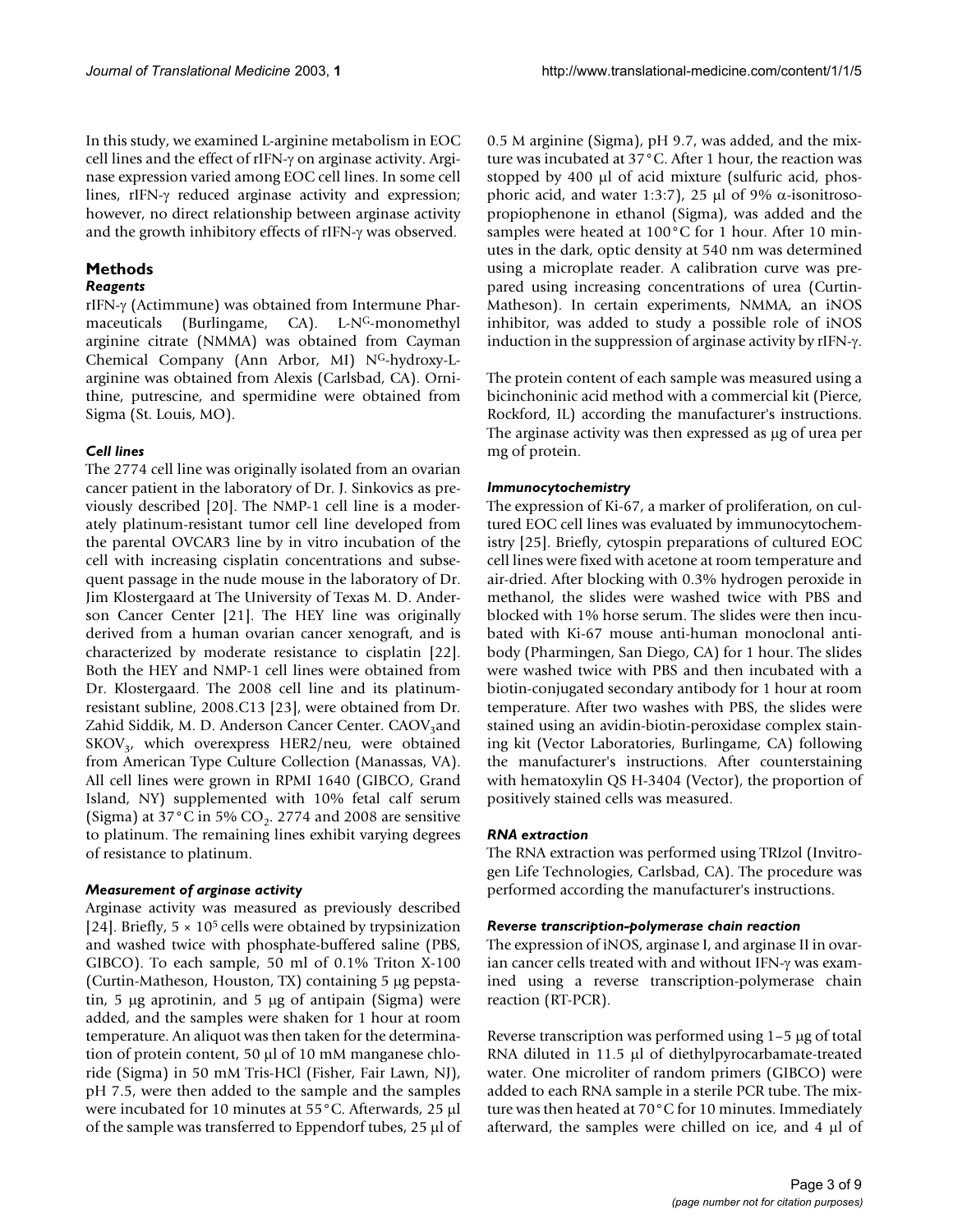first-strand buffer (GIBCO), 2 µl of 0.1 M DTT (GIBCO), 1 µl of RNse inhibitor (Roche, Mannheim, Germany) and 0.5 µl of 25 mM dNTP (GIBCO) were added to each sample. The samples were then incubated for 10 minutes at 25°C and 2 minutes at 42°C. One microliter of reverse transcriptase (Superscript II, GIBCO) was then added, and the reaction was continued at 42°C for another 45 minutes. The reaction was then stopped by heating the tubes at 95°C for 5 minutes, and the complementary DNA (cDNA) obtained was stored at -20°C until needed for further analysis.

The cDNA samples were then amplified using a polymerase chain reaction [26]. The following primers were used (GIBCO):

iNOS sense 5'-CATGGCTTGCCCCTGGAAGTTTCT-3',

antisense 5'-CCTCTATGGTGCCATCGGGCATC-3';

arginase I sense 5'-CTCTAAGGGACAGCCTCGAGGA-3',

antisense 5'-TGGGTTCACTTCCATGATATCTA-3';

arginase II sense 5'-ATGTCCCTAAGGGGCAGCCTCTCG-CGT-3',

antisense 5'-CACAGCTGTAGCCATCTGACACAGCTC-3';

IDO sense 5'-CCTGACTTATGAGAACATGGACGT-3',

antisense 5'-ATACACCAGACCGTCTGATAGCTG-3';

β-actin sense, 5'-GTTGCTATCCAGGCTGTGC-3',

and antisense, 5'-GCATCCTGTCGGCAATGC-3'.

The amplification was performed in 25 µl of reaction mixture containing primers, 1 µl dimethyl sulfoxide (Sigma), PCR buffer, 0.2 mM dNTP, 1.5 mM magnesium chloride, and 5 U Taq DNA polymerase (GIBCO) under amplification conditions described previously [27,28]. The final PCR product was loaded on a 1.5 % agarose gel, separated by electrophoresis, and visualized using ethidium bromide staining under ultraviolet light. The expected sizes of the amplified fragments were: iNOS, 747 base pairs (bp); arginase I, 794 bp; arginase II, 342 bp; IDO,321 bp; GAPDH, 558 bp; and β-actin, 567 bp. The semi-quantitative measurement of transcript expression was analyzed using a Scion image tool. The relative arbitrary units of transcript expression were normalized using the value of β-actin. GAPDH was used to control the quality of cDNA in certain experiments.

#### *Measurement of growth inhibition*

The growth inhibitory activity of rIFN-γ was examined by inhibition of [3H]thymidine incorporation [29]. Briefly, 5000 cells were seeded into flat-bottom 96-well plates (Becton Dickinson, Franklin Lakes, NJ) and incubated with the agent of interest in RPMI 1640 supplemented with 10% fetal calf serum for 72 hours. For the last 16 hours, the cells were pulsed with 50 µl of [3H]thymidine (10 µCi/ml, specific activity 185 Bq/mmol, Amersham, Piscataway, NJ). The cytostasis experiment was then harvested. The cells were washed 3 times with phosphatebuffered saline (GIBCO), and subsequently lysed with 150 µl of 0.1 M sodium hydroxide (Curtin Matheson). The lysate was subsequently transferred to 3 ml scintillation liquid (Safety-Solve, Research Products International, Mount Prospect, IL), and radioactivity was determined using a WinSpectral liquid scintillation counter (EF&G Wallac, Turku, Finland). The percentage of cytostasis for each treatment was calculated using the formula:

 $\rm (cpm_{control~cells}$  -  $cpm_{treated~cells}) \times 100/cpm_{control~cells}$ 

In certain experiments, the polyamines (ornithine, putrescine and spermidine) were added to study the effect of polyamines on rIFN-γ-induced cytostasis. NG-hydroxy-L-arginine, an arginase inhibitor, was added to study the effect of arginase suppression on the proliferation of EOC cell lines.

#### **Results and Discussion**

Arginase activity varied among EOC cell lines. There was no apparent relationship between the expression of arginase activity in EOC tumor cell lines and the expression of the Ki-67 antigen. Arginase activity was lower (less than 0.2 µg urea per mg protein) in 3 EOC cell lines – HEY, SKOV3, and OVCAR3 and higher in 2774, CAOV<sub>3</sub>, NMP-1, and 2008, and in its platinum-resistant subline, 2008.C13 (Table [1\)](#page-5-0). Arginase activity was also higher in the NMP-1 cell line, the cisplatin-resistant subline of OVCAR3. Arginase activity decreased markedly after treatment of 2774, NMP-1, and CAOV3 cells with rIFN-γ. In contrast, rIFN-γ treatment leads to an increase of arginase activity in 2008 and its cisplatin-resistant subline 2008.C13. iNOS expression was examined because  $N<sup>G</sup>$ hydroxy-L-arginine and NO produced by the activity of this enzyme are known inhibitors of arginase activity. However, the addition of NMMA, an iNOS inhibitor did not abolish rIFN-γ-induced changes in arginase activity (Table [2](#page-5-1)), which is consistent with the RT-PCR data showing an absence of iNOS expression. Analysis of mRNA transcripts from all 6 EOC cell lines shows that arginase II was the enzyme responsible for the arginase activity (Fig. 2A). Treatment of the cell cultures with rIFN-γ did not increase arginase II transcript expression in any of the 6 cell lines tested. IDO, which is constitutively expressed in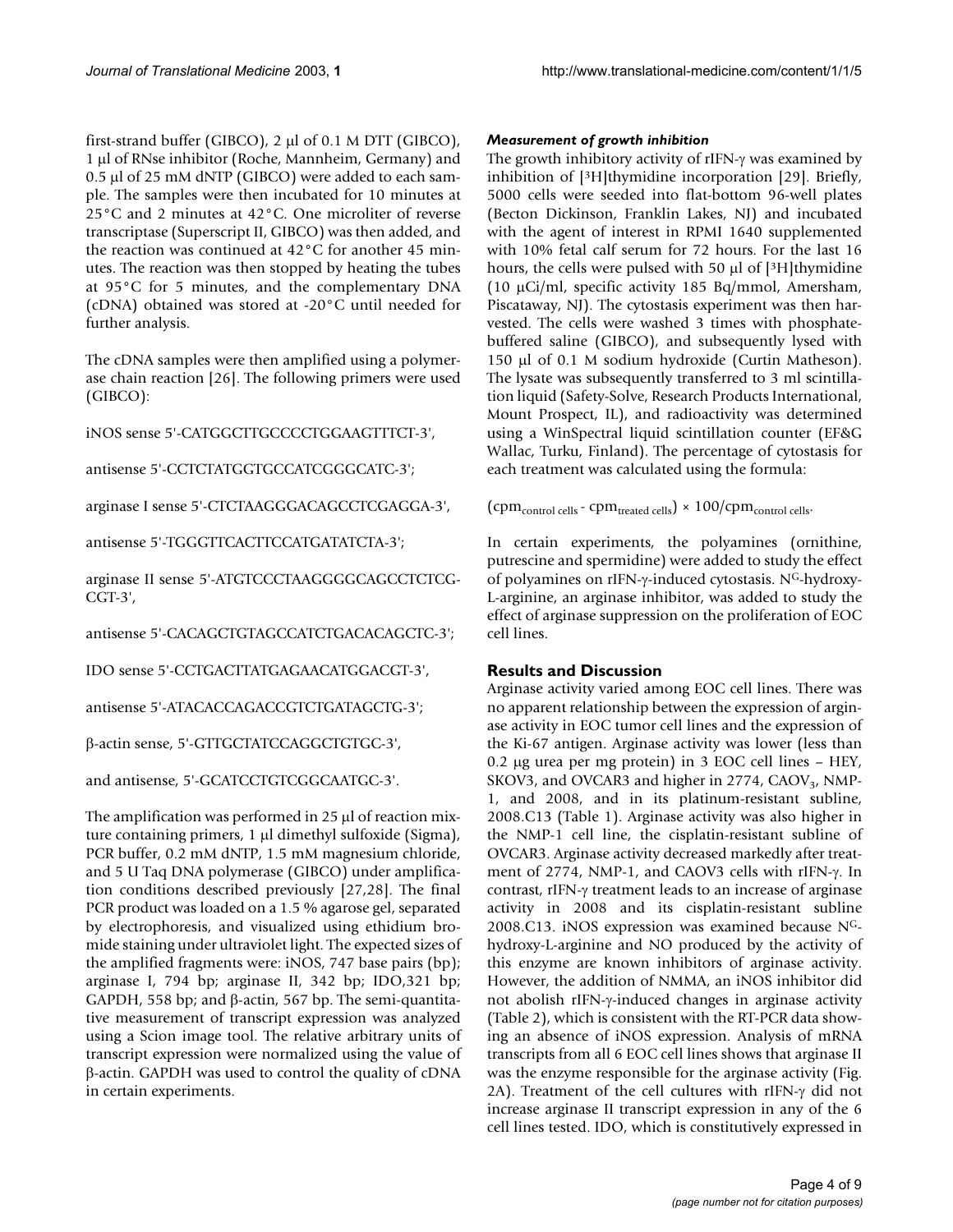

#### Figure 2

**Expression of arginase II (A) and IDO (B) in EOC cell lines.** The cells were treated with rIFN-γ or left untreated. RNA was extracted and RT-PCR performed as described in Materials and Methods. Shown are the results obtained for HEY cells treated with rIFN-γ (lane 1), control untreated HEY cells (lane 2), OVCAR3 cells treated with rIFN-γ (lane 3), control OVCAR3 cells (lane 4), CAOV3 cells treated with rIFN-γ (lane 5), control CAOV3 cells (lane 6), SKOV3 cells treated with IFN-γ (lane 7), control SKOV3 cells (lane 8), 2008.13 treated with rIFN-γ (lane 9), control 2008.C13 cells (lane 10), 2008 cells treated with rIFN-γ (lane 11), control 2008 cells (lane 12). M: molecular weight marker.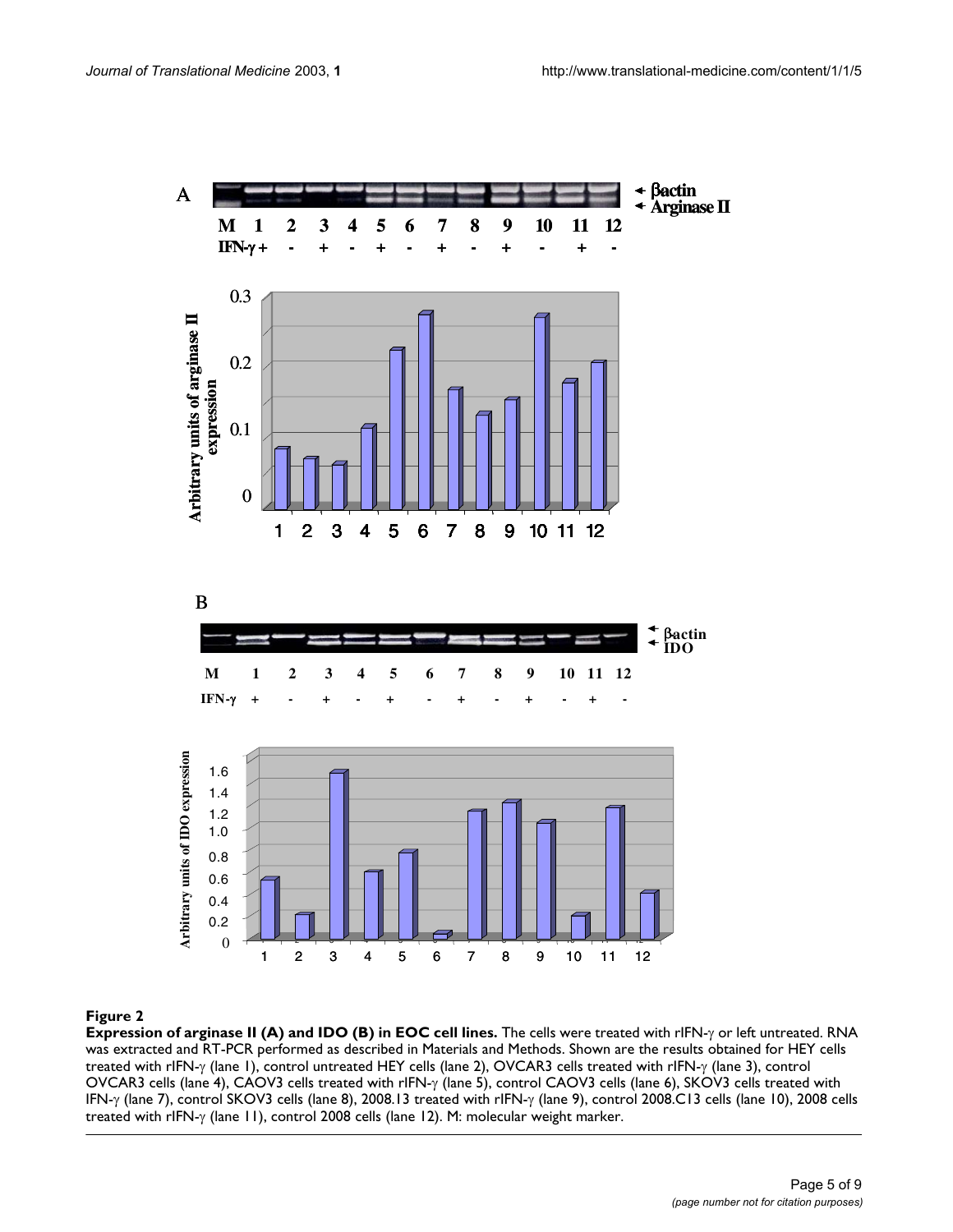| <b>Cell line</b> | Ki67 (%) | Arginase II<br><b>RT-PCR</b> | <b>Arginase activity</b><br>$(\mu$ g urea/mg protein) – control | <b>Arginase activity</b><br>( $\mu$ g urea/mg protein) – rIFN- $\gamma$ -treated cells | Cytostasis (%) |
|------------------|----------|------------------------------|-----------------------------------------------------------------|----------------------------------------------------------------------------------------|----------------|
| $2774*$          | 95       | $\ddot{}$                    | l.79                                                            | 0.35                                                                                   | $47.2 + 11.9$  |
| CAOV3            | 93       | $\ddot{}$                    | 1.00                                                            | 0.51                                                                                   | $80.9 + 6.2$   |
| NMP-1            | 84       | $\ddot{}$                    | 0.36                                                            | 0.09                                                                                   | $83.6 + 6.9$   |
| 2008*            | 31       | $\ddot{}$                    | 0.69                                                            | 4.90                                                                                   | $70.8 + 13.8$  |
| 2008.CI3         | 34       | $\pm$                        | 1.00                                                            | 3.02                                                                                   | $54.2 + 15.4$  |
| HEY              | 91       | $+/-$                        | 0.14                                                            | 0.14                                                                                   | $57.8 + 22.6$  |
| SKOV3            | 72       | $+/-$                        | 0.18                                                            | 0.18                                                                                   | $7.5 + 4.1$    |
| OVCAR3           | 54       | $+/-$                        | 0.08                                                            | 0.09                                                                                   | $44.1 + 19.1$  |

#### <span id="page-5-0"></span>**Table 1: Arginase activity in EOC cell lines**

The percentage of Ki-67 was determined by immunocytochemistry, and the expression of arginase II was examined by RT-PCR as described in Materials and Methods. Arginase activity and growth inhibition were determined after 72 hours of incubation with control medium or rIFN-γ and are representative of 4 independent experiments. rIFN-γ was added daily to the cells. \*Platinum-sensitive.

<span id="page-5-1"></span>**Table 2: Effect of NG-methyl-L-arginine on inhibition of arginase activity by rIFN-**γ

| <b>Cell line</b> | Arginase activity ( $\mu$ g urea/mg protein) |             |                           |                       |  |  |
|------------------|----------------------------------------------|-------------|---------------------------|-----------------------|--|--|
|                  | Control                                      | NMMA (1 mM) | rIFN- $\gamma$ (500 U/ml) | rlFN- $\gamma$ + NMMA |  |  |
| 2774             | 1.8                                          |             | 0. ا                      | 0.7                   |  |  |
| CAOV3            | 2.1                                          | ۱.5         | 0.8                       | 0.6                   |  |  |
| NMP-1            | 0.5                                          | 0.5         | 0.1                       | 0.1                   |  |  |
| 2008             | $\overline{1.2}$                             | I .3        | 2.1                       | 2.4                   |  |  |
| 2008.CI3         | 1.6                                          | I.6         | 2.6                       | 3.4                   |  |  |

The cells were incubated with control medium, rIFN-γ, and/or NMMA for 72 hours and processed as described in Materials and Methods.

the EOC cell lines (Figs. 2A and 2B), was increased by more than two-fold in 5 of the 6 ovarian cancer cell lines treated with IFN-γ (Fig. 2B). In contrast to arginase II and IDO, arginase I and iNOS were not detected in any of these cell lines when cultured in medium alone or with rIFN-γ (data not shown).

rIFN-γ produced significant growth inhibition in 7 of 8 cell lines examined, the exception being SKOV3, a cell line with negligible arginase activity (Table [1](#page-5-0)). Since the growth-inhibitory activity of rIFN-γ in certain EOC lines appeared to be accompanied with arginase inhibition, and since formation of ornithine from arginine catalyzed by arginase represents the first step in the synthesis of polyamines, we hypothesized the inhibition of arginase activity might be at least partly responsible for the growthinhibitory effects of rIFN-γ on EOC cell lines. However, the addition of polyamines, ornithine, putrescine, or spermidine did not abolish the growth-inhibitory activity of rIFN- $\gamma$  (Fig. 3). In addition, there was no interference with growth inhibition by rIFN-γ in EOC cell lines after treatment with NG-hydroxy-L-arginine, an arginase inhibitor.

#### **Conclusions**

This study has shown that EOC cell lines have variable levels of arginase activity, which was also observed in cell lines with elevated levels of the Ki-67 proliferation marker. Among the cell lines examined, CAOV3 and 2008 are considered platinum-sensitive, SKOV3 and 2774 are moderately sensitive, and HEY, 2008.C13 and NMP-1 are platinum-resistant. OVCAR3, the parental line of NMP-1 is also considered platinum-resistant. Elevated arginase activity was observed in both platinum-sensitive 2008 cells and the platinum-resistant subline, 2008.C13, and it was substantially higher in NMP-1 cells than in the parental line, OVCAR3, both platinum-resistant. Although arginase activity was higher in 2008.C13 and NMP-1 cells, platinum-sensitive cell lines, e.g., CAOV3, exhibited elevated arginase activity, while some platinum-resistant lines, e.g., HEY, showed reduced arginase activity. It therefore appears that there is no direct association between arginase activity and platinum-resistance. iNOS expression was not detected in any of the 8 cell lines examined, even after treatment with rIFN-γ. In contrast, IDO transcripts were expressed by 5 of the 6 EOC lines treated with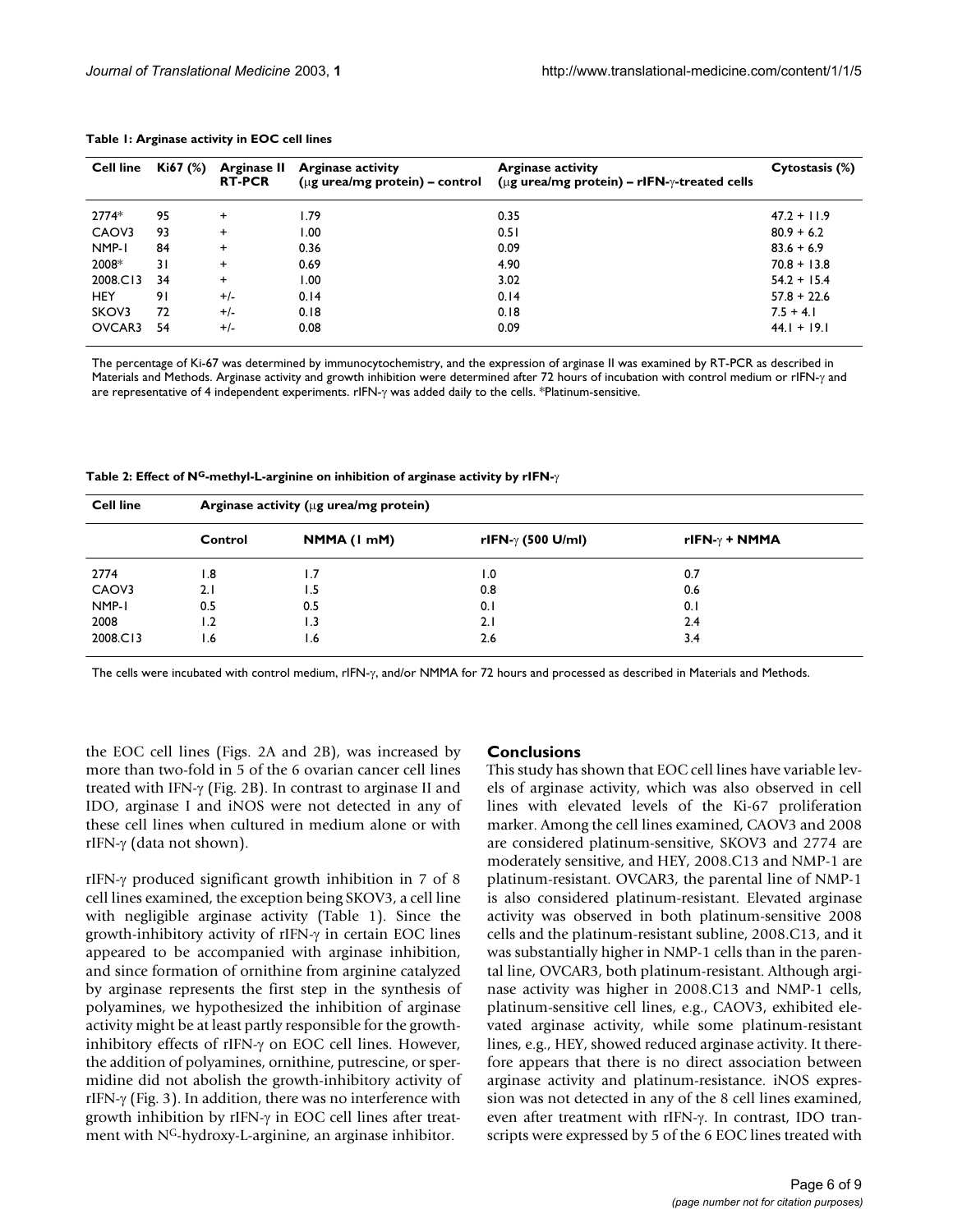

#### Figure 3

**Cytostatic activity of IFN-**γ**, NG-hydroxy-L-arginine and the effect of polyamines on IFN-**γ**-induced cytostasis.** NMP-1 cells were seeded at 104 cells/well into 96-well plates in RPMI 1640 with 10% fetal calf serum and cultured overnight. The next day, the cells were washed with phosphate buffered salines, and the medium was replaced with a low-arginine, serum-free medium (5% bovine serum albumin, 1.5% Iscove's modified Dulbecco's medium [GIBCO], 0.2% glucose, 0.01% magnesium sulfate, 0.016% calcium chloride, transferrin 5.5 µg/ml, and insulin 4 µg/ml in Hank's balanced salt medium [GIBCO], pH 7.4) alone or with rIFN-γ (500 U/ ml). The arginine concentration of this medium was 6  $\mu$ M, lower than plasma concentration (normal range, 50–126 µM [38]. After another 24 hours, rIFN-γ (500 U/ml), NGhydroxy-L-arginine (250 µM), or rIFN-γ plus ornithine (1 mM), putrescine (1 mM), or spermidine (0.5 mM) was added. The cells were then pulsed with [3H] thymidine and incubated for another 24 hours. The cytostatic activity was determined as described in Materials and Methods. Similar results were observed with other EOC cell lines and when experiments were done with RPMI 1640 supplemented with 10% fetal calf serum. Data shown are representative of 3 separate experiments.

rIFN-γ. These results showing no iNOS expression differ from other reported findings in human tumor cell lines, including EOC [28,30–32]. iNOS has been previously detected in some EOC lines but was absent in other cell lines, such as the 2774 cell line [33]. iNOS expression was detected in AD10, a doxorubicin-resistant subline, but not in the parental A2780 EOC line [34]. In another study, iNOS activity was detected after OVCAR3 cells *in vitro* were treated with a combination of rIFN-γ, interleukin-1, and tumor necrosis factor- $\alpha$  [33,35]. In our experiments, rIFN-γ was not combined with other cytokines, which may explain the lack of expression of iNOS.

Treatment of the EOC cell lines with rIFN-γ produced different effects on arginase activity, with inhibition of arginase activity in 3 cell lines, 2774, NMP-1, and CAOV3. In contrast, arginase activity increased after rIFN-γ treatment of 2008 and 2008.C13 cells. rIFN-γ induces iNOS, and NG-hydroxy-L-arginine, an intermediate in NO synthesis by iNOS, is a potent inhibitor of arginase [3,4]. In addition, NO inhibits ornithine decarboxylase in the Caco-2 colon cancer cell line [36]. However, iNOS was not detected by RT-PCR after EOC cells were treated with rIFN-γ, and the addition of NMMA did not abolish the inhibition of arginase activity by rIFN-γ, making it unlikely that the simultaneous induction of iNOS could be responsible for the inhibition of arginase activity in the cell lines. The mechanism(s) of arginase inhibition by rIFN-γ have still to be elucidated. From the present data, regulation of arginase activity by rIFN-γ at the transcriptional level cannot be excluded. There could be different regulatory effects operating in different cell lines, as shown by the results of our experiments. Future experiments could address the mechanism of transcriptional regulation of arginase II by rIFN-γ.

In contrast to the effects of rIFN-γ on arginase II transcript expression, treatment with rIFN-γ increased or induced the expression of IDO. This is in agreement with other reports on the effects of rIFN-γ on various tumor cell lines [16,17], including EOC [13]. Consistent with an increase in the expression of IDO, it has been shown that, at least in some experimental systems, the depletion of L-tryptophan is responsible for the antiproliferative activity of rIFN-γ, and rIFN-γ-mediated growth inhibition could be reversed by adding L-tryptophan [16,17]. The depletion of L-tryptophan is also thought to be responsible for the growth-inhibitory activity of rIFN-γ in certain *in vivo* models [13,14]. However, L-tryptophan depletion is not the only mechanism responsible for the antiproliferative activity of rIFN-γ [17]. Metabolites resulting from L-tryptophan catabolism by IDO (e.g. kynurenine, 3-hydroxykynurenine, or picolinic acid), may also exhibit antitumor activity [29].

In our experiments, the growth-inhibitory activity of rIFNγ was sometimes, but not always accompanied by the inhibition of arginase activity. Formation of ornithine from L-arginine catalyzed by arginase is the first step in the synthesis of polyamines. The induction of STAT1 and p21WAF1/CIP1 mediates growth inhibition by rIFN-γ  $[15,37,38]$  $[15,37,38]$  $[15,37,38]$ , and p21<sup>WAF1/CIP1</sup> is involved in growth inhibition induced by polyamine depletion [\[8](#page-7-0),[39,](#page-8-1)40]. In addition, the inhibition of arginase activity by NG-hydroxy-Larginine causes growth inhibition in breast cancer cell line MDA-MB-468 [28] and colon adenocarcinoma cell line Caco-2 [36]. We therefore hypothesized that the inhibition of arginase activity might represent another mechanism, at least partly, responsible for the growth-inhibitory effects of rIFN-γ on EOC cell lines.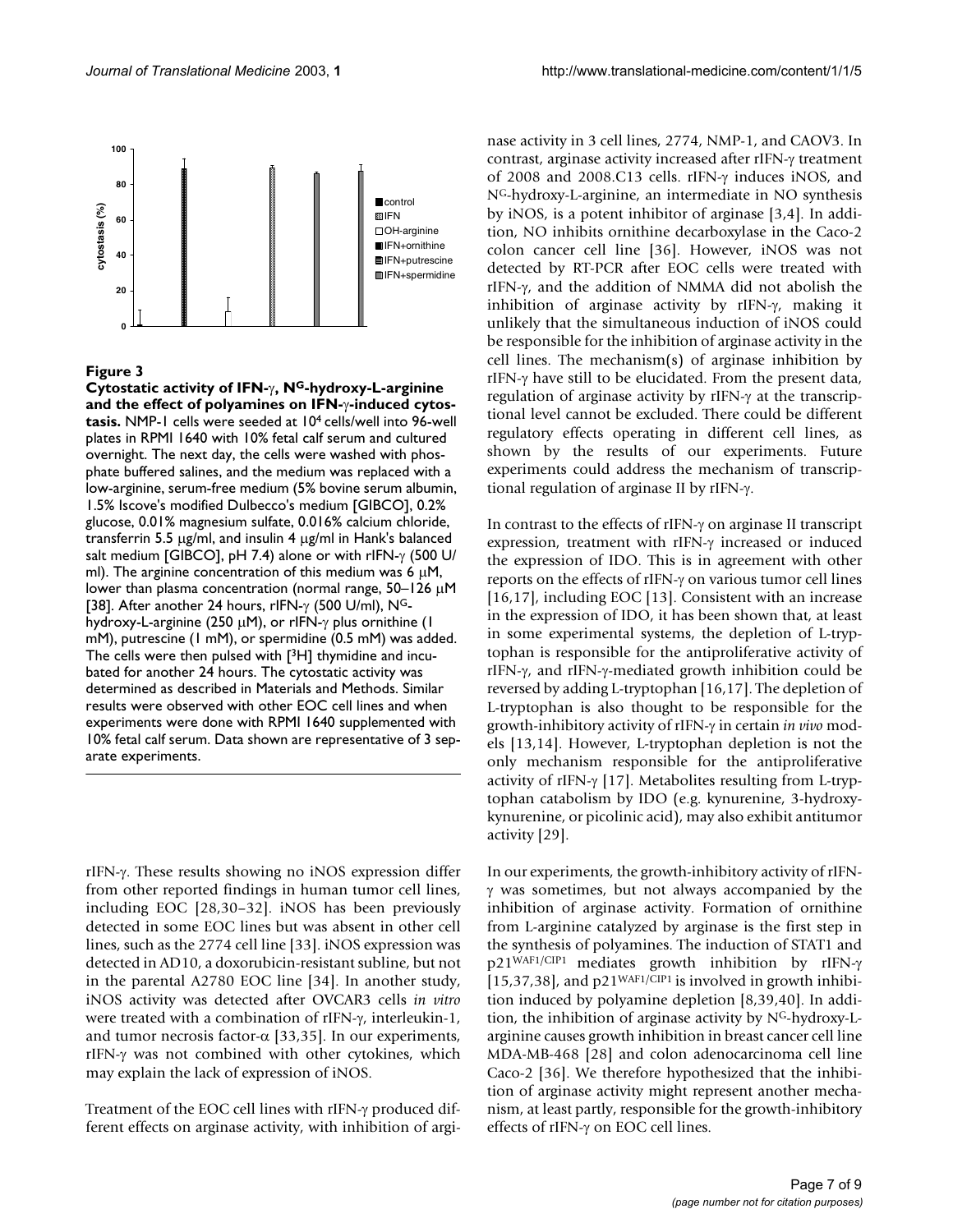Experiments in a medium rich in arginine and at arginine concentrations significantly lower than physiological levels [41], however, do not support this hypothesis. Although rIFN-γ treatment results in a decreased transport of polyamines, supraphysiologic concentrations of polyamines used in the current experiments would be expected to compensate for a decrease in the range of 50% that was reported earlier [42]. In addition, no growthinhibition could be induced by NG-hydroxy-L-arginine. Thus, the decreased production of ornithine induced by rIFN-γ in tumor cells probably does not result in a lowering of polyamine concentrations that would affect the proliferation of the cultured EOC tumor cells. This is in agreement with the experimental data that demonstrate that ornithine in tumor-bearing animals is largely produced in the liver but not in tumor tissues [43]. In addition, rIFN-γ had significant growth inhibitory effects and actually increased, rather than decreased, arginase activity in the 2008 and 2008.C13 cell lines. Arginase I, a cytosolic enzyme, is expressed mostly in the liver, in contrast to arginase II, which is located in the mitochondria [44]. This difference in subcellular localization of the two isoenzymes determines whether ornithine produced by arginase is more likely to be metabolized by ornithine decarboxylase (a cytosolic enzyme) to polyamines or by ornithine aminotransferase (a mitochondrial enzyme) to pyrroline-5-carboxylate and subsequently to proline or glutamate. Production of polyamines appears to depend mostly on arginase I [45–47]. These findings suggest that arginase II expression by tumor cells may not be as relevant to polyamine synthesis and the regulation of tumor cell proliferation. In an earlier study, a marked growth inhibition by NG-hydroxy-L-arginine was observed in a cell line expressing only arginase I, but not in cell lines expressing only arginase II [28].

Regulation of alternative pathways of arginine metabolism has been demonstrated by TH1/TH2 cytokines in monocytes [10,11]. While proinflammatory cytokines (e.g., rIFN-γ) induce iNOS [9], arginase I is induced by TH2 cytokines (e.g., interleukin-4) [48]. Little is known about the effects of cytokines on arginase activity in tumor cells. Inhibition of arginase activity by rIFN-γ could be of importance in the tumor microenvironment as utilization of arginine may be switched to NO synthesis. Arginase has been shown to have immunosuppressive activity *in vitro* [49]. In addition, arginine has been reported to increase NK cell activity both *in vitro* and *in vivo* [50], and a suppression of NK cell activity was observed after arginase treatment [51]. Inhibition of arginase activity by rIFN-γ may thus potentiate other effects of this cytokine on the host immune system. Since rIFN-γ actually increased arginase activity in the 2008 cell line and its cisplatin-resistant subline, 2008.13, it is possible that rIFN- $\gamma$  induces a paradoxical increase in arginase activity in some tumor systems. This increase in arginase activity in turn might counterbalance the stimulatory activity of this cytokine on the cells of the host innate and adaptive immune systems.

In conclusion, arginase expression and activity varied among EOC cell lines. Arginase activity decreased after rIFN-γ treatment in 3 of the cell lines and increased in 2008 and 2008.C13 cells. The mechanism of arginase inhibition is not dependent on NO synthesis. Arginase II appears to be the isoenzyme responsible for the arginase activity in EOC cells. The growth-inhibitory effects of rIFN-γ treatment on EOC cell lines does not appear to be associated with the inhibition of arginase activity. These findings, however, do not discount the possibility that elevated arginase activity in EOC cells and its modulation by rIFN-γ *in vitro* might be somehow relevant to the regulation of the host-tumor interaction in the tumor microenvironment *in vivo*.

#### **Authors Contributions**

BM designed the experiments, performed the measurements for arginase activity, and drafted the manuscript. WH performed the RT-PCR experiments. RP performed the immunoperoxidase staining. KM performed the growth-inhibition experiments. STG carried and prepared the cell lines. RF acted as Program Director and mentor. All authors read and approved the final manuscript.

#### **Acknowledgement**

We would like to thank Yunling Xu, The University of Texas M.D. Anderson Cancer Center, Department of Biostatistics, for his statistical assistance.

#### **References**

- 1. Moncada S, Palmer RMJ and Higgs EA: **[Nitric oxide: Physiology,](http://www.ncbi.nlm.nih.gov/entrez/query.fcgi?cmd=Retrieve&db=PubMed&dopt=Abstract&list_uids=1852778) [pathophysiology, and pharmacology.](http://www.ncbi.nlm.nih.gov/entrez/query.fcgi?cmd=Retrieve&db=PubMed&dopt=Abstract&list_uids=1852778)** *Pharmacol Rev* 1991, **43:**109-142.
- 2. Thomas T and Thomas TJ: **[Polyamines in cell growth and cell](http://www.ncbi.nlm.nih.gov/entrez/query.fcgi?cmd=Retrieve&db=PubMed&dopt=Abstract&list_uids=11289306) [death: molecular mechanisms and therapeutic applications.](http://www.ncbi.nlm.nih.gov/entrez/query.fcgi?cmd=Retrieve&db=PubMed&dopt=Abstract&list_uids=11289306)** *Cell Mol Life Sci* 2001, **58:**244-258.
- 3. Daghigh F, Fukuto JM and Ash DE: **Inhibition of rat liver arginase by an intermediate in NO biosynthesis, NG-hydroxy-Larginine: Implications for the regulation of nitric oxide biosynthesis by arginase.** *Biochem Bioph Res Com* 1994, **202:**174-180.
- 4. Boucher JL, Custot J, Vadon S, Delaforge M, Lepoivre M, Tenu JP, Yapo A and Mansuy D: **N**ω**-hydroxy-L-arginine, an intermediate in the L-arginine to nitric oxide pathway, is a strong inhibitor of liver and macrophage arginase.** *Biochem Bioph Res Com* 1994, **203:**1614-1621.
- 5. Xie K, Huang S, Dong Z, Juang SH, Gutman M, Zie QW, Nathan C and Fidler IJ: **[Transfection with the inducible nitric oxide syn](http://www.ncbi.nlm.nih.gov/entrez/query.fcgi?cmd=Retrieve&db=PubMed&dopt=Abstract&list_uids=7535333)[thase gene suppresses tumorigenicity and abrogates metas](http://www.ncbi.nlm.nih.gov/entrez/query.fcgi?cmd=Retrieve&db=PubMed&dopt=Abstract&list_uids=7535333)[tasis by K-1735 melanoma cells.](http://www.ncbi.nlm.nih.gov/entrez/query.fcgi?cmd=Retrieve&db=PubMed&dopt=Abstract&list_uids=7535333)** *J Exp Med* 1995, **181:**1333-1343.
- 6. Dong Z, Staroselsky AH, Qi Y, Xie K and Fidler IJ: **[Inverse correla](http://www.ncbi.nlm.nih.gov/entrez/query.fcgi?cmd=Retrieve&db=PubMed&dopt=Abstract&list_uids=7508336)tion between expression of inducible nitric oxide synthase [activity and production of metastasis in K-1735 murine](http://www.ncbi.nlm.nih.gov/entrez/query.fcgi?cmd=Retrieve&db=PubMed&dopt=Abstract&list_uids=7508336) [melanoma cells.](http://www.ncbi.nlm.nih.gov/entrez/query.fcgi?cmd=Retrieve&db=PubMed&dopt=Abstract&list_uids=7508336)** *Cancer Res* 1994, **54:**789-793.
- 7. Jenkins DC, Charles IG, Thomsen LL, Moss DW, Holmes LS, Baylis SA, Rhodes P, Westmore K, Emson PC and Moncada S: **[Roles of](http://www.ncbi.nlm.nih.gov/entrez/query.fcgi?cmd=Retrieve&db=PubMed&dopt=Abstract&list_uids=41950) [nitric oxide in tumor growth.](http://www.ncbi.nlm.nih.gov/entrez/query.fcgi?cmd=Retrieve&db=PubMed&dopt=Abstract&list_uids=41950)** *Proc Natl Acad Sci USA* 1995, **92:**4392-4396.
- <span id="page-7-0"></span>8. Ray RM, Zimmerman BJ, McCormack SA, Patel TB and Johnson LR: **Polyamine depletion arrests cell cycle and induces inhibitors**